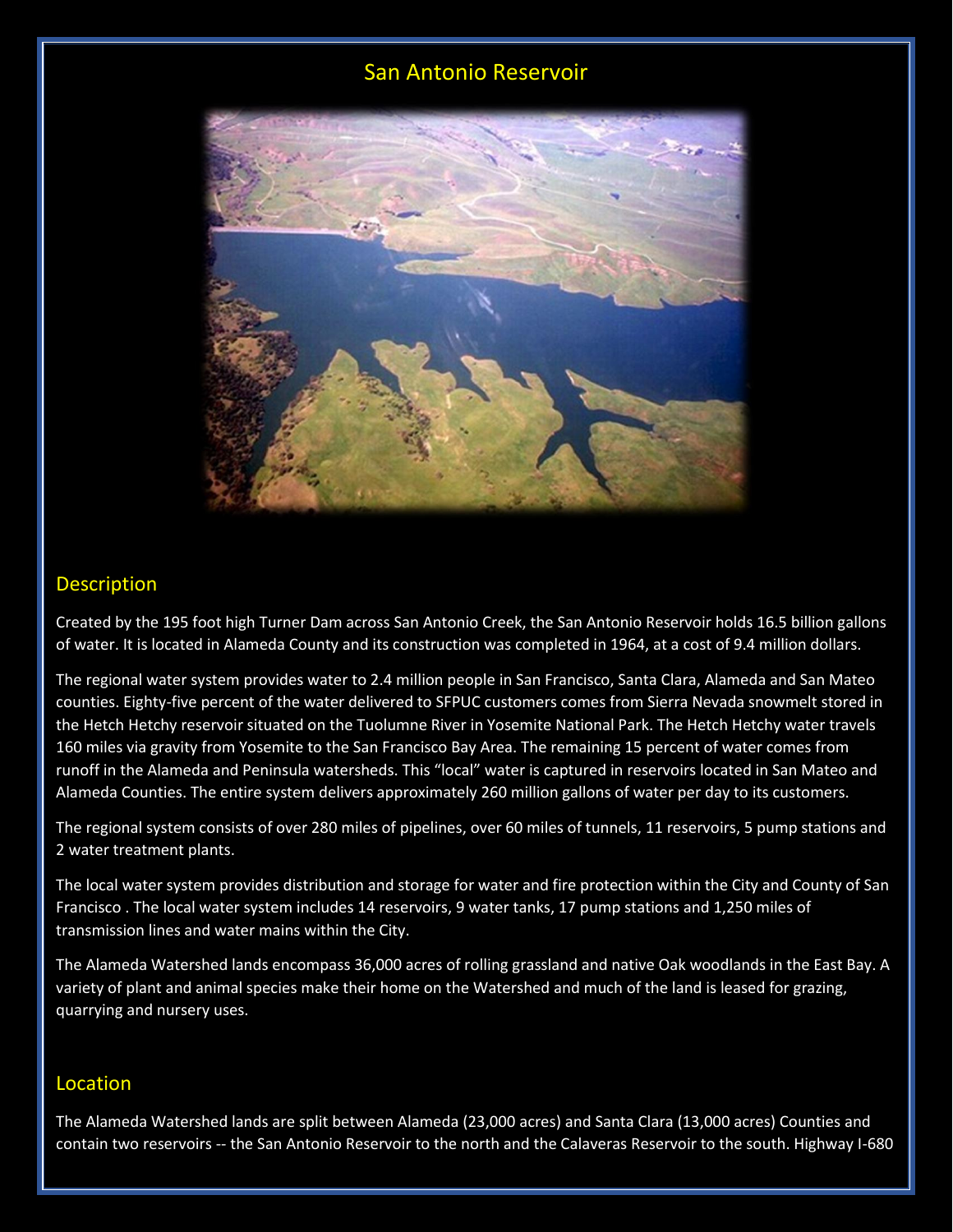and Route 84 meet in the northern portion of the Watershed, and Calaveras Road extends north-south down the center. Milpitas and Fremont lie to the west and the Pleasanton and Livermore are located to the northeast.

The SFPUC Alameda Watershed lands include 30,000 acres of primary watershed, lands which are tributary to San Antonio and Calaveras Reservoirs as well as lands which drain into Alameda Creek above the proposed Fish Release and Recapture Facility. The primary watershed lands are the most sensitive lands in terms of water quality protection. SFPUC Alameda Watershed Lands also include 6,000 acres of secondary watershed. These are lands where runoff enters Alameda Creek below the proposed Fish Release and Recapture Facility and is not currently captured for water supply purposes.

## Land Use

In contrast to the Peninsula Watershed lands, a portion of the Alameda Watershed lands are leased by and produce revenue for the SFPUC from a variety of uses including grazing, plant nurseries and quarry operations. Several utility companies have easements for routing of public utilities such as gas pipelines, electrical transmission lines and water aqueducts. A portion of the SFPUC's lands are also leased by the East Bay Regional Park District as part of the Sunol Regional Wilderness.

Existing adjacent uses include residential uses and cattle ranching. Union Pacific Railroad runs daily trains on their tracks located along the northwest boundary of the Watershed.

Land uses proposed adjacent to SFWD's primary watershed lands have caused some concern due to their potential impacts on water quality. Land uses such as grazing, quarries and other agricultural uses upstream of primary watershed lands and open space may adversely impact water quality if not properly controlled and managed. Residential development is also a concern as development pressure encroaches, topography permitting, on all sides of the SFPUC's land.

# Geology

The southern portion of the Alameda Creek Watershed drains a 175-square mile area that includes Mount Hamilton and is approximately three times larger than the SFPUC-owned portion. This dry and rugged Watershed has a varied topography that ranges from flatlands to areas of over sixty percent slope.

The Calaveras fault runs through the central portion of this Watershed, and elevations rise to over 3,000 feet in some areas. Soils in the San Antonio Reservoir area are subject to high erosion because of the steep slopes and the proximity to faults.

An intricate system of streams and tributaries winds through the Alameda Watershed; the main streams on SFPUC land include San Antonio, Indian and Alameda Creeks in the north and Calaveras, Arroyo Hondo and Alameda Creeks in the south.

## Natural Environment

Vegetation in the area is predominantly grasslands with brush in the flatter areas. Riparian woodlands containing Bay laurels and sycamores, are found along the Alameda Creek corridor and other creek beds.

Wildlife within the Watershed includes tule elk, coyotes, deer, mountain lions, feral pigs and magpies. The Watershed also provides a home to several endangered species including bald and golden eagles in the vicinity of Calaveras Reservoir.